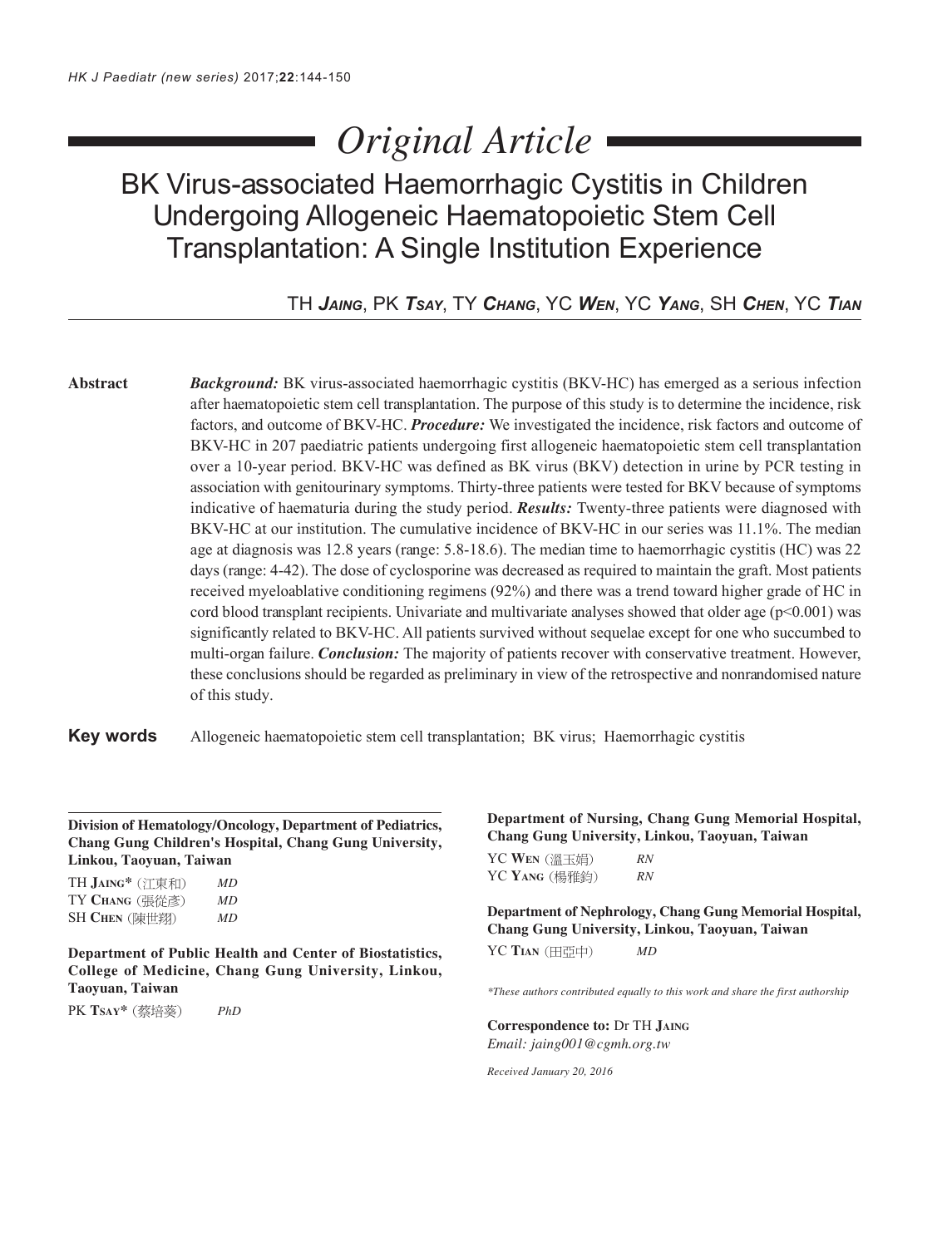#### **Introduction**

BK virus (BKV) is considered a nephrotropic virus that establishes a persistent, harmless infection in otherwise immunocompetent individuals.1 However, BK virus-associated haemorrhagic cystitis (BKV-HC) occurs later after transplant, usually in the post-engraftment period.2 The clinical course of haemorrhagic cystitis (HC) following haematopoietic stem cell transplantation (HSCT) can vary from mild and brief to severe, prolonged and life-threatening.<sup>3</sup> Given that no standard treatment for BKV-HC has been established yet,<sup>4</sup> the results of our study may have important clinical implications.

# **Patients and Methods**

#### **Study Design**

A retrospective case series design was used. The computerised database of Chang Gung Children's Hospital, a major tertiary university-affiliated hospital, was reviewed for all patients aged 0 to 18 years, who underwent HSCT between October 2006 and June 2016 and developed BKV-HC. All charts were carefully studied, and other potential aetiologies for HC were reasonably excluded. This retrospective study was approved by our Institutional Review Board, and informed consent was waived.

# **BKV Detection in Urine by PCR Testing**

Urine samples of patients who developed HC were examined for the presence of BKV by using PCR assay. Patients with post-engraftment HC should have a BKV DNA load in urine determined at the onset of cystitis and weekly thereafter. BKV disease was defined as detection of BKV by PCR testing in association with genitourinary symptoms along with well-documented clinical course in the absence of concurrent genitourinary conditions that could influence symptom presentation. Time to BKV disease was defined as time between date of HSCT and date of first detected BKV PCR. Time to first symptoms was captured as time between date of HSCT and date of first reported genitourinary symptoms.

# **Therapeutic Strategies and BKV Treatment**

Patient and treatment characteristics are presented in

Table 1. For antimicrobial prophylaxis, cefazolin was given until the neutrophil counts exceeded  $0.5 \times 10^9$ /L, and oral fluconazole was prescribed for the month preceding transplantation. Voriconazole was given on the day of the transplantation and for up to 100 days. Intravenous acyclovir and oral co-trimoxazole were given to prevent cytomegalovirus (CMV) reactivation and *Pneumocystis jirovecii* infection, respectively. For patients who underwent BKV testing, we recorded reasons for testing, clinical course, imaging results, treatments, concomitant conditions, and other urinary tract infections. The subjective lower urinary symptoms were severe dysuria, frequency, urgency, and gross haematuria. BKV-HC grade was defined as described earlier:<sup>5</sup> grade I: microscopic haematuria; grade II: macroscopic haematuria; grade III: haematuria with clots; grade IV: macroscopic haematuria with clots and impaired renal function secondary to urinary tract obstruction.

Treatments for BKV-HC were stepwise reduction of cyclosporine (CSA) trough levels of 200-400 ng/ml to 150- 200 ng/ml, and fluoroquinolone use even if BKV disease was not the main indication because of putative prophylactic efficacy. Foley catheter drainage with bladder rest may be selected for trial of spontaneous healing.

#### **Statistical Analysis**

The primary endpoint was the onset of BKV-HC. Second endpoints were treatment-related mortality and survival. A Mann-Whitney *U*-test was used to compare patients with or without BKV-HC. Risk factors for developing BKV-HC were evaluated by univariate and multivariate analysis using the Cox regression model. Values of *P*<0.05 were considered significant. Other factors considered as potential confounders in the regression analyses were recipient gender, primary haematological disease, HSCT type (unrelated versus sibling), source of stem cells (peripheral blood versus bone marrow versus cord), presence of acute graft-versushost disease (GVHD), conditioning regimen (myeloablative versus reduced intensity), and disease status. The secondary endpoint was mortality. SPSS statistics for Windows (SPPS Inc., Chicago, IL), version 18.0, was used for these analyses.

# **Results**

We retrospectively examined in a single-centre analysis of 207 patients who received their first allogeneic HSCT with bone marrow  $(n=7)$ , peripheral blood  $(n=98)$  and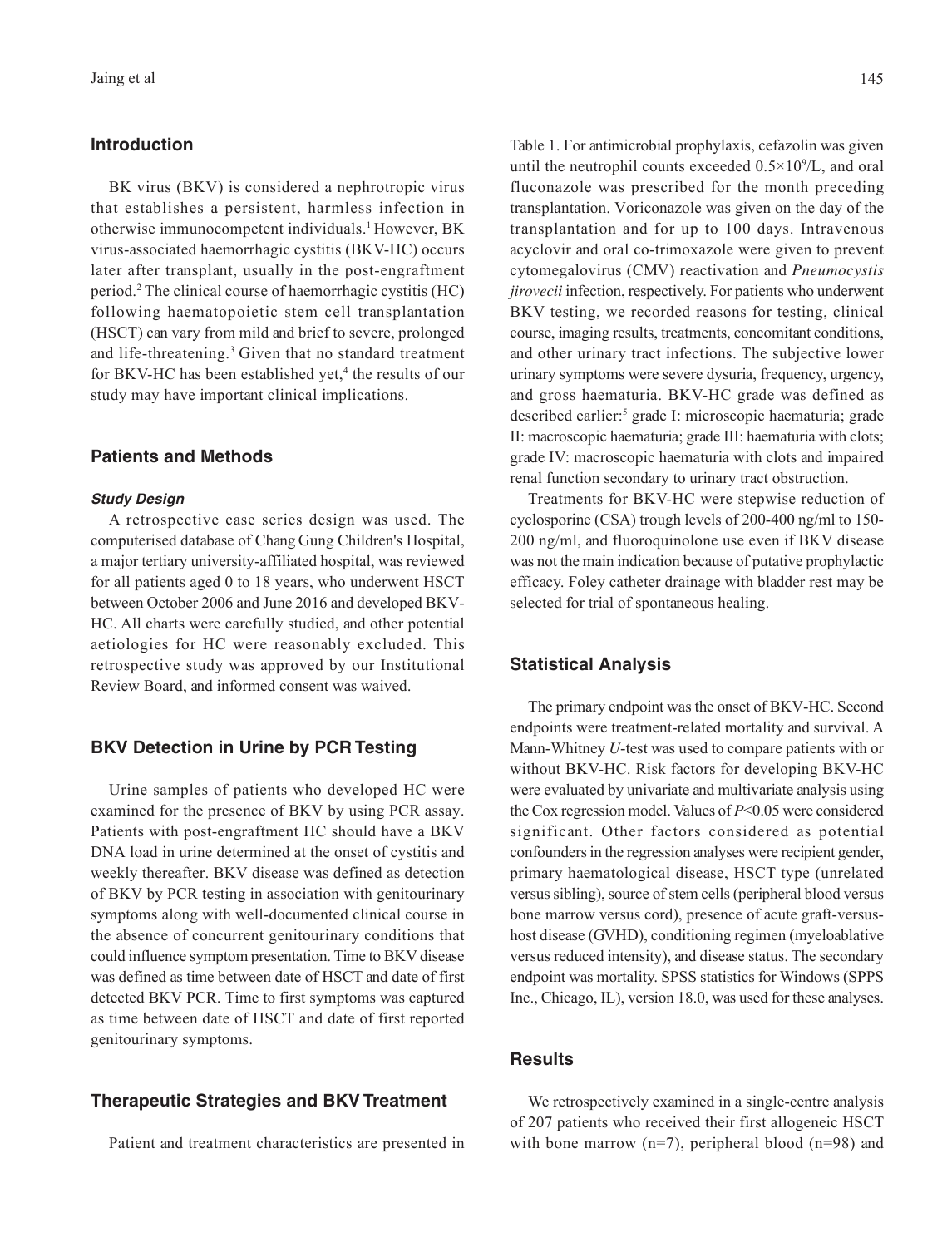| <b>Characteristics</b>                  | <b>Patients with BKV-HC</b> | <b>Patients without BKV-HC</b> | P-value |
|-----------------------------------------|-----------------------------|--------------------------------|---------|
| Number                                  | $\overline{23}$             | 184                            |         |
| Sex (M/F)                               | 12/11                       | 114/70                         | 0.497   |
| Age in months (mean $\pm$ SE)           | $(151.91\pm40.41)$          | $(87.64\pm64.99)$              | < 0.001 |
| Underlying diseases                     |                             |                                |         |
| Leukaemia/MDS                           | 13                          | 78                             |         |
| Lymphoma                                | $\mathbf{0}$                | 6                              |         |
| Solid tumour                            | $\theta$                    | 8                              |         |
| Thalassaemia                            | 5                           | 50                             |         |
| Severe aplastic anaemia                 | 4                           | 19                             |         |
| Fanconi anaemia                         | $\boldsymbol{0}$            | 5                              |         |
| Osteopetrosis                           | $\theta$                    | 6                              |         |
| Primary immunodeficiency                | 1                           | 12                             |         |
| Donor: related/unrelated                | 5/18                        | 42/142                         | 0.907   |
| Stem cell source                        |                             |                                | 0.931   |
| Peripheral blood stem cell              | 13                          | 85                             | 0.155   |
| Bone marrow                             | $\overline{c}$              | 5                              |         |
| Cord blood unit                         | 8                           | 94                             |         |
| Human leukocyte antigen: match/mismatch | 8/15                        | 72/112                         | 0.822   |
| Acute GVHD in patients who engrafted    |                             |                                |         |
| Grade I-II                              | 14                          | 89                             |         |
| Grade III-IV                            | 8                           | 53                             |         |
| Conditioning regimen                    |                             |                                |         |
| MAC/RIC                                 | 20/3                        | 106/24                         | 0.999   |
| TBI-containing/without                  | 11/12                       | 55/129                         | 0.098   |
| Bu-containing/without                   | 10/13                       | 106/78                         | 0.265   |
| Antithymocyte globulin (Y/N)            | $18/5$                      | 150/34                         | 0.777   |
| Disease status at HSCT (CR or CP/AD)    | 10/13                       | 105/79                         | 0.267   |

**Table 1** Patient and donor characteristics

AD=active disease; BKV-HC=BK virus-associated haemorrhagic cystitis; CP=chronic phase (for CML only); CR=complete remission; GVHD=graftversus-host disease; HSCT=haematopoietic stem cell transplantation; MAC=myeloablative conditioning; MDS=myelodysplastic syndrome; RIC=reducedintensity conditioning.

\*P-value of less than 0.05 was considered statistically significant.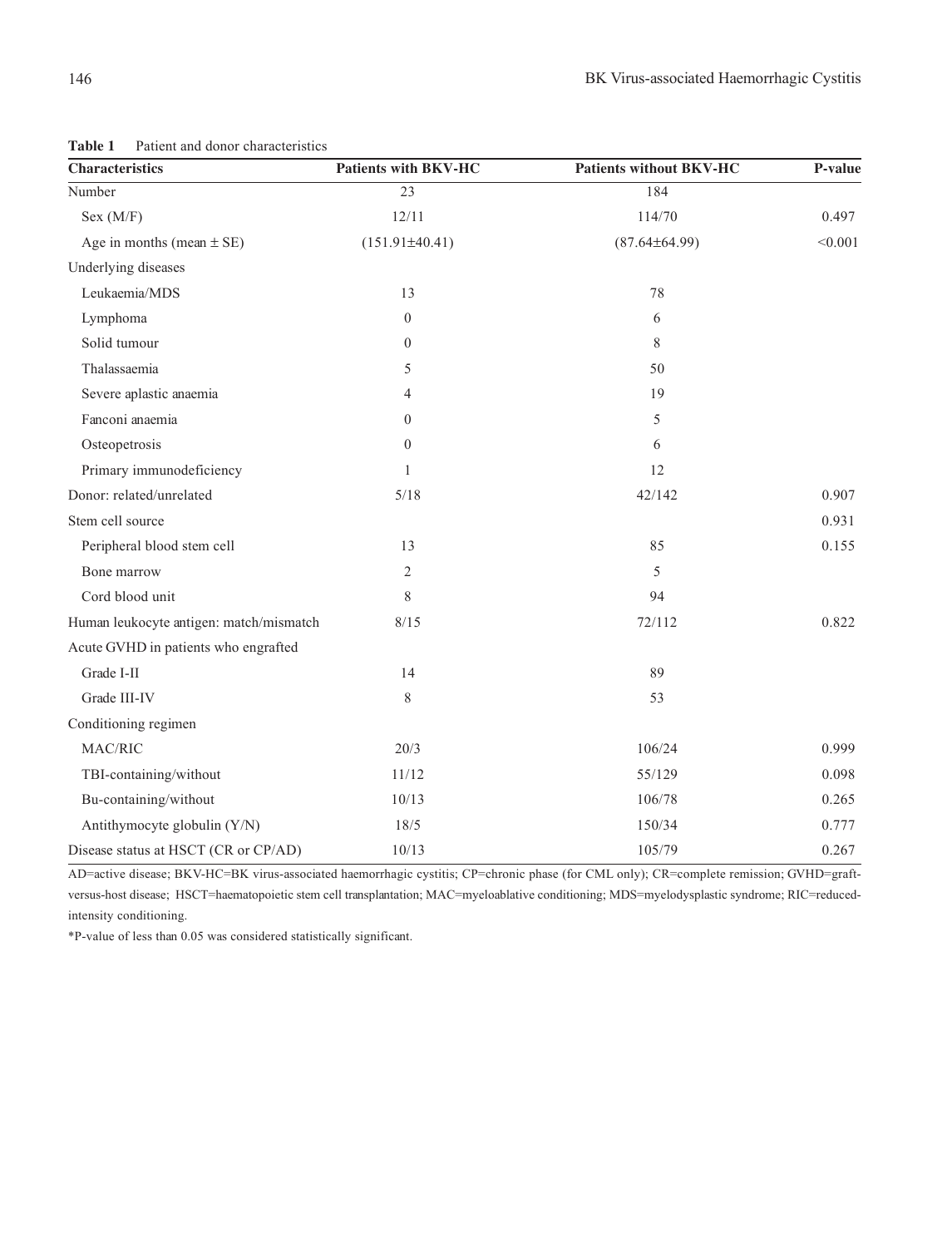umbilical cord blood (n=112). Conditioning therapy consisted of a myeloablative regimen (n=180) or reduced intensity conditioning (n=27). Donor stem cell source included 42 human leukocyte antigen-identical siblings, 160 unrelated donors, and 5 phenotypically matched parental stem cells. Thirty-five (16.9%) patients were tested for BKV at our institution during the study period.

BKV-HC was diagnosed in 23 patients. The demographic and clinical characteristics of the patients who acquired BKV-HC are shown in Table 2. There was a trend for a higher incidence after myeloablative conditioning. The median age at HSCT was 12.8 years (range: 5.8-18.6). The median time to HC was 22 days (range: 4-42). There were 2 cases of grade I (9%), 10 (43%) grade II, 2 (9%) grade III, and 9 (39%) grade IV. Six of 9 grade IV cases occurred in recipients of cord blood transplants. Overall, the cumulative incidence was 11.1% at day 100 (Figure 1). The median peak of the urine BKV load was  $3.6x10^8$  copies/ mL (range:  $5.0x10<sup>5</sup>-3.1x10<sup>10</sup>$ ). There was no direct correlation between viral load and severity grading of HC. Seven children had a concomitant CMV antigenaemia.

Seven patients required Foley catheter drainage with bladder rest. One of 7 patients also received intravenous cidofovir, and 1 patient received hyperbaric oxygen in conditions unresponsive to Foley catheter drainage greater than 10 days. The dose of cyclosporine was decreased if required. Moreover, clinical resolution of HC usually occurred earlier than negative BKV PCR. A reduction of >1 log in the BKV load was found in 22 patients, while 1 patient was treated with cidofovir but eventually died of multi-organ failure. Only older age was associated with risk of BKV-HC on univariate analysis ( $p<0.001$ ) and remained the only significant factor on multivariate logistic regression. Clinical improvement was observed in all cases who survived.

# **Discussion**

HC occurs in 5%-68% of patients after HSCT, and patients with HC tend to have higher peak urine viral loads and excrete much larger amounts of BKV in the urine.<sup>6,7</sup> Since the routine use of mesna uroprotection had significantly reduced cyclophosphamide toxicity, earlyonset of HC was rarely mentioned by respondents in our study. BKV is the most important pathogen of late-onset HC after HSCT.<sup>8,9</sup> The pathogenesis leading to BKV-HC has not been elucidated. In competing risk analyses, BKV viruria ≥107 copies/mL, older age, CMV reactivation and

foscarnet use were risk factors for HC.10 The urologic manifestations range from microscopic haematuria to severe haemorrhage with obstructive renal failure. However, no standard and evidence-based treatment escalation algorithm has been widely adopted yet.<sup>4,11</sup>

Around half of the recipients following allogeneic HSCT present BK viruria at some point after HSCT and about 5- 40% of the patients subsequently develop active HC.4,12-14 Similar to other studies, our study also found older age to be a risk factor for the development of HC in children.<sup>14,15</sup> However, the exact pathogenetic link between BKV and HC remains enigmatic. This leads to the speculation that the increased rate of BKV-HC with elevated CSA levels might have been mediated in part by the immunosuppression in patients with supratherapeutic CSA levels. It is essential to reduce immunosuppressive therapies in patients with BKV-HC, and most patients recover with conservative care.<sup>16,17</sup>

BKV-HC after HSCT is the result of a complex interaction of donor type and preparative regimen intensity. GVHD is a common complication of allogeneic HSCT. As in other study cohorts,<sup>4,12</sup> no correlation was found between BKV-HC and acute GVHD or mortality rate. In addition, we provide further insight: (i) older age represented a high-risk subgroup of developing BKV-HC after HSCT; (ii) no correlation was found between BKV-HC, donor source, conditioning regimen, and disease status. The majority of our patients recover through conservative management including dosage reduction of cyclosporine and prolonged Foley catheter drainage with bladder rest. In addition, hyperbaric oxygen (HBO) may benefit patients



**Figure 1** Cumulative incidence of BK virus-associated haemorrhagic cystitis.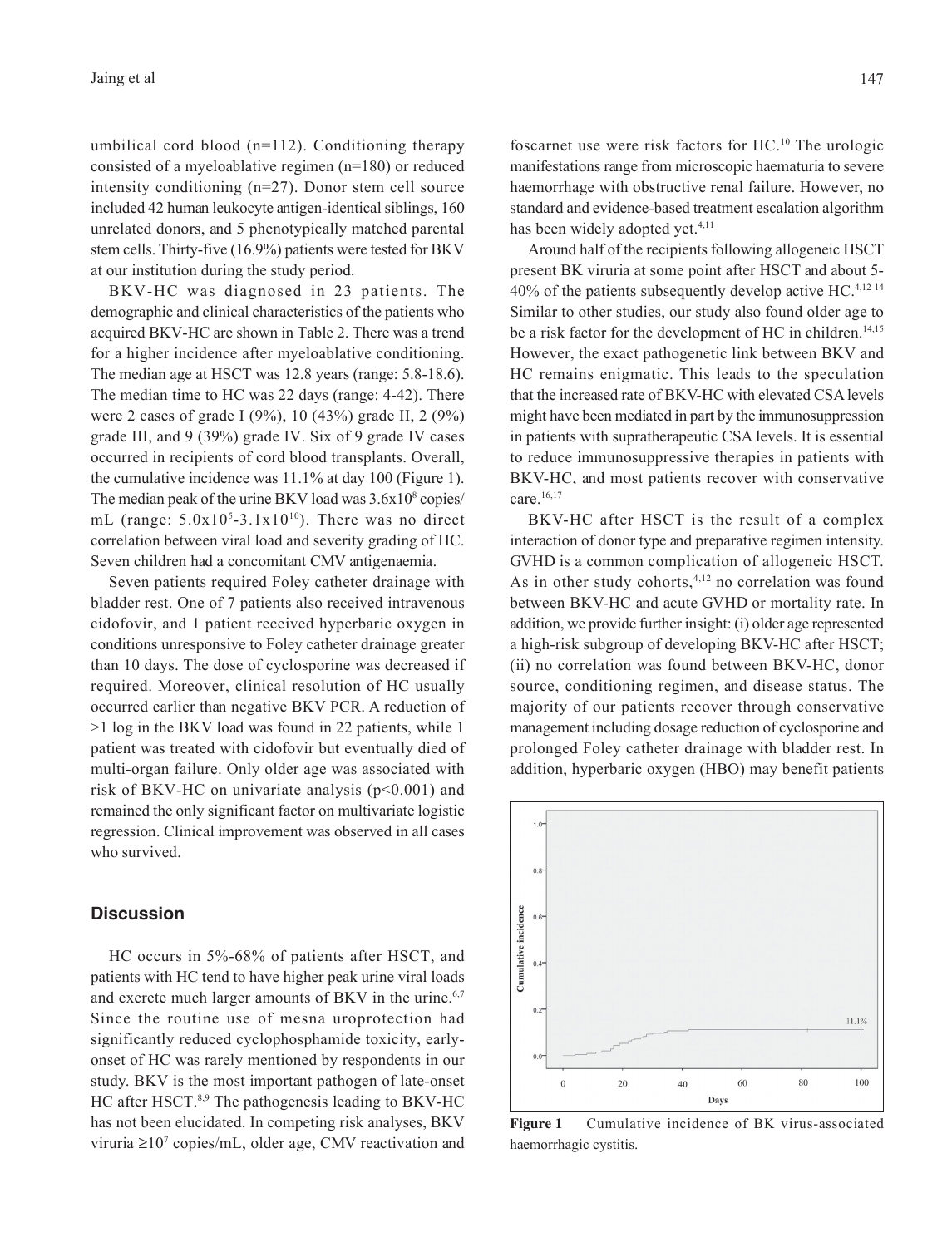|    | Pt Sex | Age<br>(y) | <b>Diagnosis</b>            | <b>Type</b>             | <b>Transplant Conditioning</b><br>regimen | Immunosuppressant Concurrent                | <b>CMV</b><br>reactivation | HC<br>Grade | Peak urine viral Treatment<br>loadx10 <sup>3</sup><br>copies/mL |                                                     | HC<br>outcome |
|----|--------|------------|-----------------------------|-------------------------|-------------------------------------------|---------------------------------------------|----------------------------|-------------|-----------------------------------------------------------------|-----------------------------------------------------|---------------|
| 1  | F      |            |                             | cord blood              | 13.0 Thalassaemia Unrelated Myeloablative | $ATG + CSA + MP$                            | Yes                        | IV          | 3925.9                                                          | CSA reduction<br>Foley                              | Cure          |
| 2  | M      | 11.9       | ALL                         | cord blood              | Unrelated Myeloablative                   | $ATG + CSA + MP$                            | Yes                        | IV          | 2578.1                                                          | CSA reduction,<br>Foley, cidofovir<br>Ciprofloxacin | Died          |
| 3  | M      | 16.3       | AML                         | cord blood              | Unrelated Myeloablative                   | $ATG + CSA + MP$                            | Yes                        | $\rm{II}$   | 62548.6                                                         | CSA reduction                                       | Cure          |
| 4  | F      | 16.5       | SAA                         | Allogeneic<br>related   | Reduced<br>intensity                      | $CSA + MTX$                                 | N <sub>0</sub>             | $\rm II$    | 23735682.6                                                      | CSA reduction<br>Ciprofloxacin                      | Cure          |
| 5  | F      | 16.5       | ALL                         | unrelated               | Allogeneic Myeloablative                  | $ATG + CSA + MTX$                           | Yes                        | $\rm II$    | 30896564.6                                                      | CSA reduction                                       | Cure          |
| 6  | М      | 11.8       | ALL                         | related                 | Allogeneic Myeloablative                  | $CSA + MTX$                                 | N <sub>0</sub>             | $\rm II$    | 9484685.4                                                       | CSA reduction                                       | Cure          |
| 7  | F      | 11.8       | AML                         | related                 | Allogeneic Myeloablative                  | $CSA + MTX$                                 | N <sub>0</sub>             | $\rm II$    | 360440.6                                                        | CSA reduction                                       | Cure          |
| 8  | F      | 5.8        |                             | cord blood              | Thalassaemia Unrelated Myeloablative      | $ATG + CSA + MP$                            | N <sub>0</sub>             | $\rm II$    | 1933076.5                                                       | CSA reduction                                       | Cure          |
| 9  | F      | 13.5       | AML                         | unrelated               |                                           | Allogeneic Myeloablative $ATG + CSAA + MTX$ | No                         | $\rm II$    | 180183.6                                                        | CSA reduction                                       | Cure          |
| 10 | F      |            | 10.4 Thalassaemia           | cord blood              | Unrelated Myeloablative                   | $ATG + CSA + MP$                            | No                         | Ш           | 692610.4                                                        | CSA reduction                                       | Cure          |
| 11 | F      | 15.8       | ALL                         | unrelated               | Allogeneic Myeloablative                  | $ATG + CSA + MTX$                           | No                         | Ι           | 492556.5                                                        | CSA reduction                                       | Cure          |
| 12 | F      |            | 12.7 Thalassaemia           | Unrelated<br>cord blood | Myeloablative                             | $ATG + CSA + MP$                            | No                         | IV          | 497.5                                                           | CSA reduction<br>Foley, Ciprofloxacin               | Cure          |
| 13 | M      |            | 10.4 Thalassaemia Unrelated | cord blood              | Myeloablative                             | $ATG + CSA + MP$                            | No                         | IV          | 664233.7                                                        | CSA reduction<br>Foley, Ciprofloxacin               | Cure          |
| 14 | F      | 9.2        | ALL                         | unrelated               | Allogeneic Myeloablative                  | $ATG + CSA + MTX$                           | No                         | IV          | 165461.0                                                        | CSA reduction<br>Foley                              | Cure          |
|    | 15 M   | 10.1       | ALL                         | unrelated               | Allogeneic Myeloablative                  | $ATG + CSA + MTX$                           | N <sub>0</sub>             | Ш           | 38806.1                                                         | CSA reduction                                       | Cure          |
|    | 16 M   | 12.8       | <b>SAA</b>                  | Unrelated<br>cord blood | Reduced<br>intensity                      | $ATG + CSA + MP$                            | Yes                        | IV          | 2293946.6                                                       | CSA reduction<br>Foley, HBO                         | Cure          |
|    | 17 M   | 17.5       | AML                         | unrelated               | Allogeneic Myeloablative                  | $ATG + CSA + MTX$                           | N <sub>0</sub>             | IV          | 58617.8                                                         | CSA reduction<br>Foley, Ciprofloxacin               | Cure          |
|    | 18 M   | 9.6        | AML                         | unrelated               | Allogeneic Myeloablative                  | $ATG + CSA + MTX$                           | Yes                        | $\rm II$    | 13983.8                                                         | CSA reduction<br>Ciprofloxacin                      | Cure          |
|    | 19 F   | 17.8       | SAA                         | related                 | Allogeneic Myeloablative                  | $CSA + MTX$                                 | $\rm No$                   | $\rm II$    | 97676.9                                                         | CSA reduction                                       | Cure          |
|    | 20 M   | 10.2       | $\mbox{ALL}$                | unrelated               | Allogeneic Myeloablative                  | $ATG + CSA + MTX$                           | No                         | $\rm II$    | 31810.9                                                         | CSA reduction                                       | Cure          |
| 21 | F      | 14.2       | $\mbox{ALL}$                | related                 | Allogeneic Myeloablative                  | $CSA + MTX$                                 | No                         | I           | 898947.1                                                        | CSA reduction<br>Ciprofloxacin                      | Cure          |
|    | 22 M   | 7.6        | SAA                         | unrelated               | Allogeneic Myeloablative                  | $ATG + CSA + MTX$                           | N <sub>0</sub>             | IV          | 2325106.8                                                       | CSA reduction<br>Ciprofloxacin                      | Cure          |
|    | 23 M   | 6.0        | CGD                         | Unrelated<br>cord blood | Myeloablative                             | $ATG + CSA + MP$                            | No                         | ${\rm IV}$  | 2276943.6                                                       | CSA reduction<br>Ciprofloxacin                      | Cure          |

**Table 2** Demographic and clinical characteristics of patients with post haematopoietic stem cell transplantation BK virus-associated haemorrhagic cystitis

ALL=acute lymphoblastic leukaemia; AML=acute myeloid leukaemia; ATG=antithymocyte globulin; CGD=chronic granulomatous disease; CMV indicates cytomegalovirus; CSA=cyclosporine; HBO=hyperbaric oxygen; HC=haemorrhagic cystitis; MP=methylprednisolone; MTX=methotrexate; SAA=severe aplastic anaemia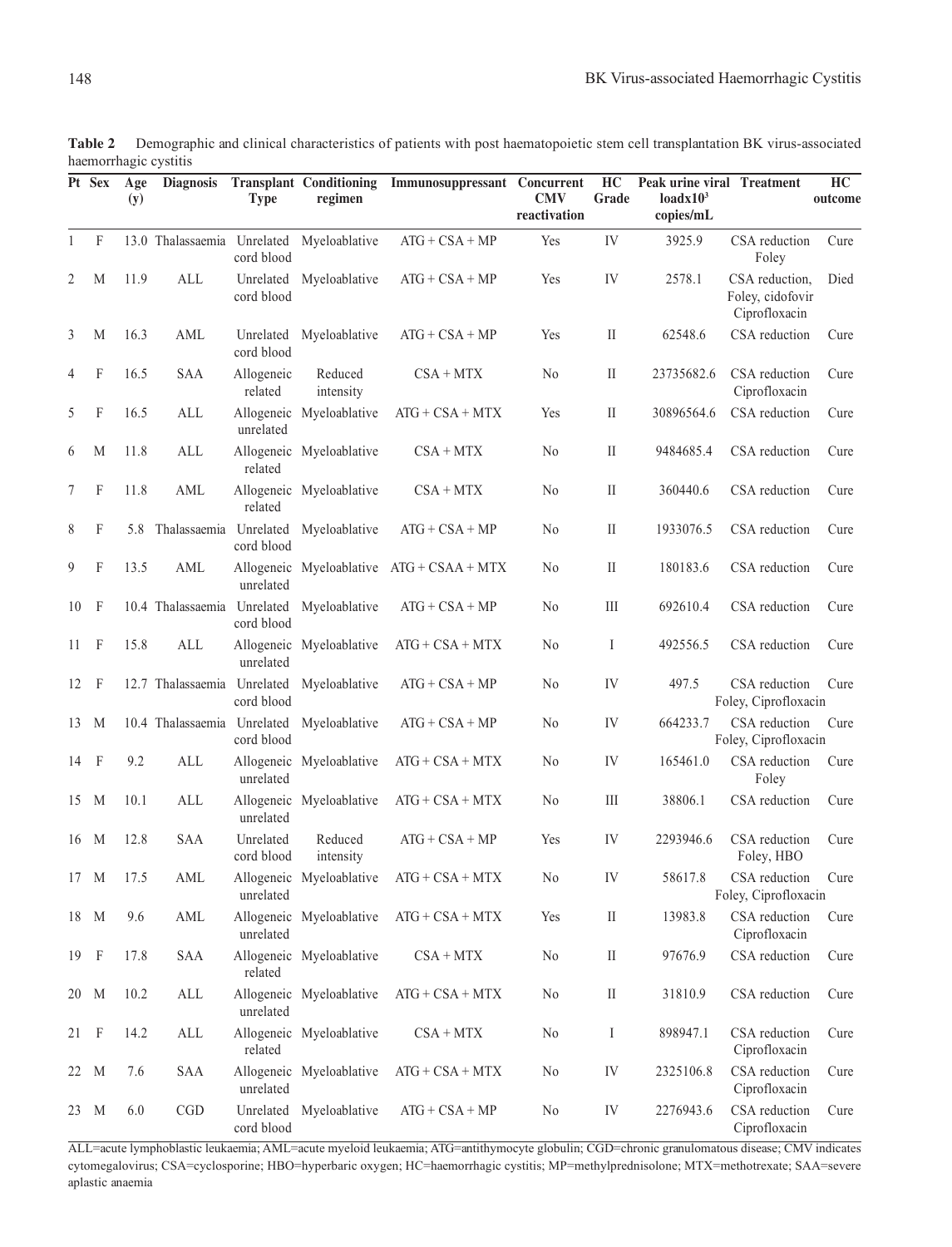with BKV-HC after HSCT.<sup>11,18,19</sup> HBO therapy promotes capillary angiogenesis and the healing process in damaged tissue and has been extensively evaluated in the management of adults with radiation-induced HC and cyclophosphamideinduced HC.20-22 Fluoroquinolone antibiotics may be more effective as prophylactic agents against BKV-HC rather than therapeutic agents.2 Cidofovir has emerged as an effective agent for the treatment of BKV nephropathy, but its use for BKV-HC in paediatric HSCT recipients has not yet been established as a standard therapy.23

The results of our study provide important insights as follows: firstly, most patients had received myeloablative conditioning regimens and there was a trend toward higher grade of HC in cord blood transplant recipients; secondly, the grade of BKV-HC is not correlated with quantitative BK viruria. However, a limitation of our study is that we did not measure BK viraemia. Others have shown an association between plasma viral load and development of HC.24,25 Another limitation is the lack of information on other viruses, such as adenovirus, which can also lead to HC. Furthermore, renal biopsy is not routinely performed in such instances because the risks of bleeding seem to outweigh the benefits. The diagnosis of BKV nephropathy was based on a combination of renal biopsy to demonstrate viral cytopathic changes, urine cytology and quantitative viral load in plasma.<sup>26</sup>

Treatment beyond conservative approach entails higher risk for side effects, and treatment escalation proportional to HC intensity is warranted. One of the important limitations of this study was that not all patients were tested for BKV and we were uncertain whether asymptomatic patients might also carry BKV. Prospective studies are needed to better define the morbidity of BKV disease and to properly inform the impact of future prophylaxis and treatment trials.

# **Acknowledgements**

This work was supported by the research grant CMRPG4A0032 from Chang Gung Memorial Hospital and the research grand KMRP405 for the Intractable Diseases from the Ministry of Health and Welfare of Taiwan.

#### **Conflict of Interest**

The authors have no conflicts of interest or funding to disclose.

#### **References**

- 1. Bárcena-Panero A, Echevarría JE, Van Ghelue M, et al. BK polyomavirus with archetypal and rearranged non-coding control regions is present in cerebrospinal fluids from patients with neurological complications. J Gen Virol 2012;93:1780-94.
- 2. Dropulic LK, Jones RJ. Polyomavirus BK infection in blood and marrow transplant recipients. Bone Marrow Transplant 2008;41: 11-8.
- 3. Iwamoto S, Azuma E, Hori H, et al. BK virus-associated fatal renal failure following late-onset hemorrhagic cystitis in an unrelated bone marrow transplantation. Pediatr Hematol Oncol 2002;19:255-61.
- 4. Gilis L, Morisset S, Billaud G, et al; Lyon BK Virus Study Group. High burden of BK virus-associated hemorrhagic cystitis in patients undergoing allogeneic hematopoietic stem cell transplantation. Bone Marrow Transplant 2014;49:664-70.
- 5. Arthur RR, Shah KV, Baust SJ, Santos GW, Saral R. Association of BK viruria with hemorrhagic cystitis in recipients of bone marrow transplants. N Engl J Med 1986;315:230-4.
- 6. Rorije NM, Shea MM, Satyanarayana G, et al. BK virus disease after allogeneic stem cell transplantation: a cohort analysis. Biol Blood Marrow Transplant 2014;20:564-70.
- 7. Wong AS, Chan KH, Cheng VC, Yuen KY, Kwong YL, Leung AY. Relationship of pretransplantation polyoma BK virus serologic findings and BK viral reactivation after hematopoietic stem cell transplantation. Clin Infect Dis 2007;44:830-7.
- 8. Gaziev J, Paba P, Miano R, et al. Late-onset hemorrhagic cystitis in children after hematopoietic stem cell transplantation for thalassemia and sickle cell anemia: a prospective evaluation of polyoma (BK) virus infection and treatment with cidofovir. Biol Blood Marrow Transplant 2010;16:662-71.
- 9. Dalianis T, Ljungman P. Full myeloablative conditioning and an unrelated HLA mismatched donor increase the risk for BK viruspositive hemorrhagic cystitis in allogeneic hematopoietic stem cell transplanted patients. Anticancer Res 2011;31:939-44.
- 10. Lee YJ, Zheng J, Kolitsopoulos Y, et al. Relationship of BK polyoma virus (BKV) in the urine with hemorrhagic cystitis and renal function in recipients of T Cell-depleted peripheral blood and cord blood stem cell transplantations. Biol Blood Marrow Transplant 2014;20:1204-10.
- 11. Hassan Z. Management of refractory hemorrhagic cystitis following hematopoietic stem cell transplantation in children. Pediatr Transplant 2011;15:348-61.
- 12. Bogdanovic G, Priftakis P, Giraud G, et al. Association between a high BK virus load in urine samples of patients with graft-versushost disease and development of hemorrhagic cystitis after hematopoietic stem cell transplantation. J Clin Microbiol 2004; 42:5394-6.
- 13. Megged O, Stein J, Ben-Meir D, et al. BK-virus-associated hemorrhagic cystitis in children after hematopoietic stem cell transplantation. J Pediatr Hematol Oncol 2011;33:190-3.
- 14. Lunde LE, Dasaraju S, Cao Q, et al. Hemorrhagic cystitis after allogeneic hematopoietic cell transplantation: risk factors, graft source and survival. Bone Marrow Transplant 2015;50:1432-7.
- 15. Cheuk DK, Lee TL, Chiang AK, Ha SY, Lau YL, Chan GC. Risk factors and treatment of hemorrhagic cystitis in children who underwent hematopoietic stem cell transplantation. Transpl Int 2007;20:73-81.
- 16. Rinaldo CH, Tylden GD, Sharma BN. The human polyomavirus